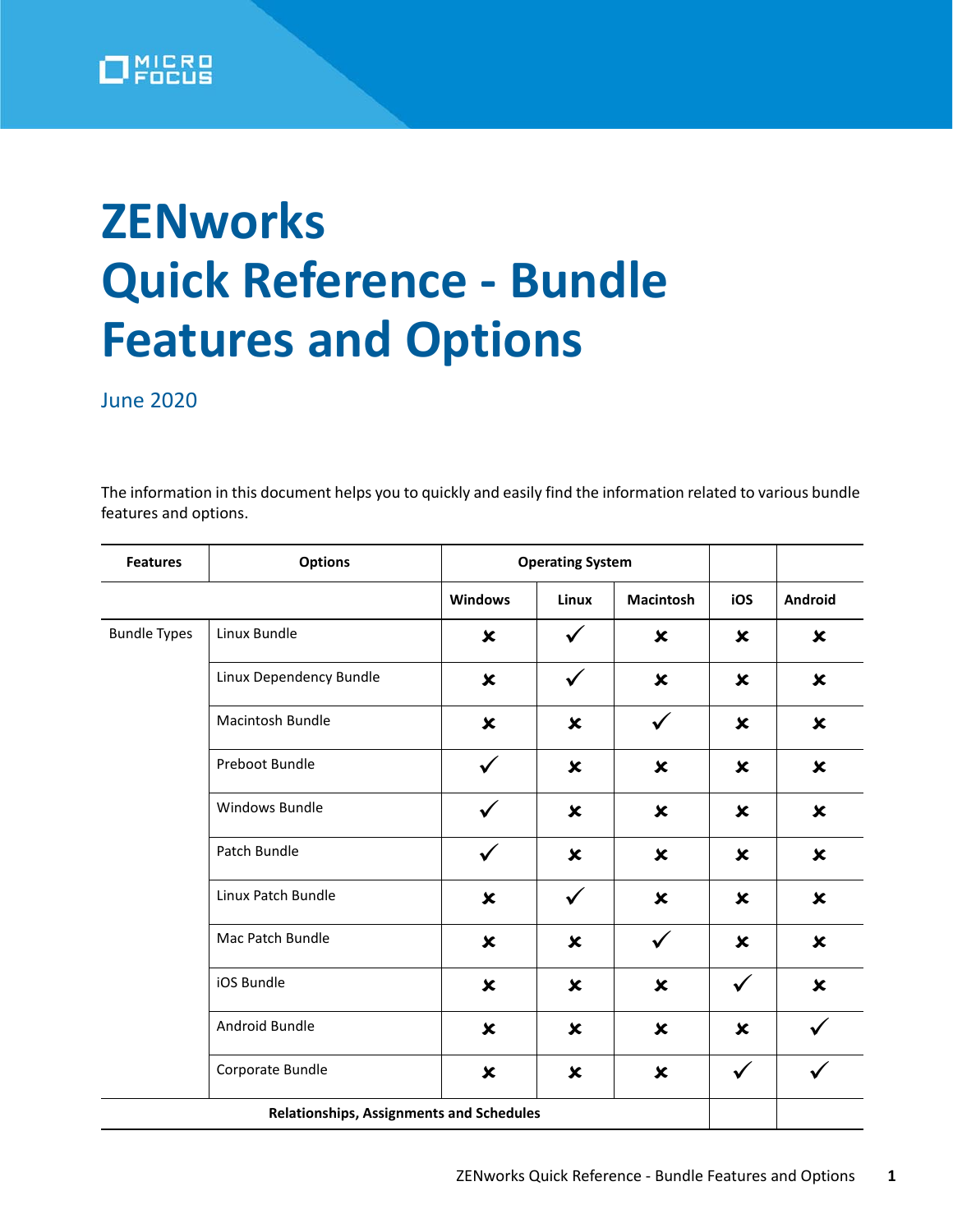| <b>Features</b>          | <b>Options</b>            |                | <b>Operating System</b>   |                           |                           |                           |
|--------------------------|---------------------------|----------------|---------------------------|---------------------------|---------------------------|---------------------------|
|                          |                           | <b>Windows</b> | Linux                     | <b>Macintosh</b>          | iOS                       | Android                   |
| Device<br>Assignments    | <b>Device Groups</b>      | $\checkmark$   | $\checkmark$              | $\checkmark$              | $\checkmark$              | $\pmb{\times}$            |
|                          | Device Folder             | $\checkmark$   | $\checkmark$              | $\checkmark$              | $\checkmark$              | $\pmb{\times}$            |
|                          |                           |                |                           |                           |                           |                           |
| User<br>Assignments      | <b>Users</b>              | $\checkmark$   | $\pmb{\times}$            | $\pmb{\times}$            | $\checkmark$              | $\checkmark$              |
|                          | <b>User Groups</b>        |                | $\pmb{\times}$            | $\boldsymbol{\mathsf{x}}$ | ✓                         |                           |
|                          |                           |                |                           |                           |                           |                           |
| Shortcut<br>Location     | <b>Application Window</b> |                |                           | $\checkmark$              | $\pmb{\times}$            | $\pmb{\times}$            |
|                          | Quick Launch              |                | $\pmb{\times}$            | $\pmb{\times}$            | $\pmb{\times}$            | $\pmb{\times}$            |
|                          | Desktop                   | $\checkmark$   | $\pmb{\times}$            | $\pmb{\times}$            | $\pmb{\times}$            | $\pmb{\times}$            |
|                          | System Tray               |                | $\boldsymbol{\mathsf{x}}$ | $\boldsymbol{\mathsf{x}}$ | $\pmb{\times}$            | $\boldsymbol{\mathsf{x}}$ |
|                          | <b>Start Menu</b>         | $\checkmark$   | $\pmb{\times}$            | $\pmb{\times}$            | $\pmb{\times}$            | $\pmb{\times}$            |
|                          |                           |                |                           |                           |                           |                           |
| Availability<br>Schedule | Date Specific             | $\checkmark$   | $\checkmark$              | $\checkmark$              | $\boldsymbol{\mathsf{x}}$ | $\pmb{\times}$            |
|                          | Recurring                 | $\checkmark$   | $\checkmark$              | $\checkmark$              | $\pmb{\times}$            | $\pmb{\times}$            |
| Launch<br>Schedule       | Date Specific             |                |                           |                           | $\pmb{\times}$            | $\pmb{\times}$            |
|                          | Recurring                 |                |                           |                           | $\pmb{\times}$            | $\pmb{\times}$            |
|                          | Events*                   | $\checkmark$   | $\pmb{\times}$            | $\pmb{\times}$            | $\pmb{\times}$            | $\boldsymbol{\mathsf{x}}$ |
|                          |                           |                |                           |                           |                           |                           |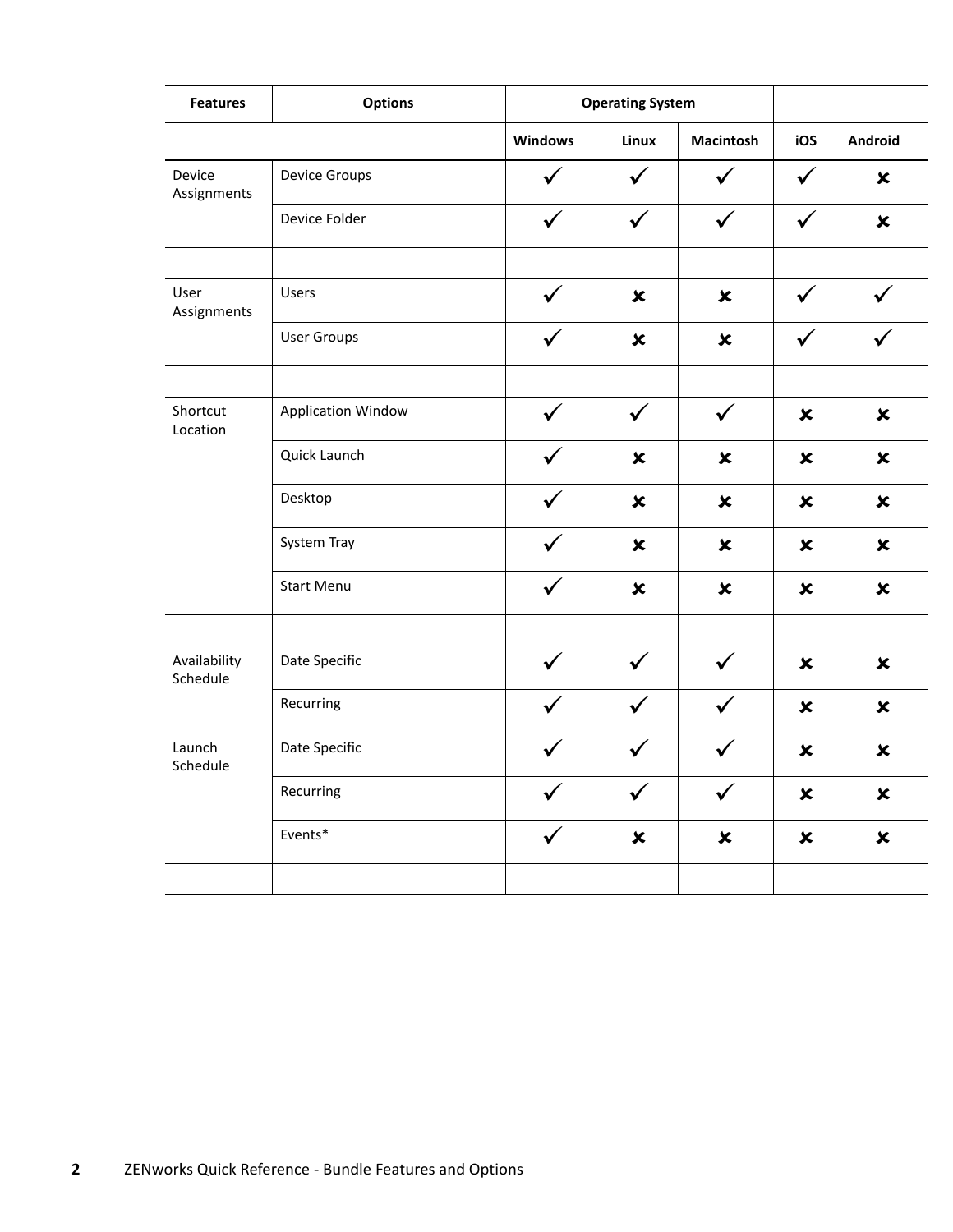| <b>Features</b>          | <b>Options</b>                            |                | <b>Operating System</b>   |                           |                           |                           |
|--------------------------|-------------------------------------------|----------------|---------------------------|---------------------------|---------------------------|---------------------------|
|                          |                                           | <b>Windows</b> | Linux                     | <b>Macintosh</b>          | iOS                       | Android                   |
| Distribution<br>Schedule | Date Specific                             |                |                           |                           | ×                         | $\boldsymbol{\mathsf{x}}$ |
|                          | Recurring                                 | ✓              | $\checkmark$              | $\checkmark$              | $\boldsymbol{\mathsf{x}}$ | $\boldsymbol{\mathsf{x}}$ |
|                          | Events*                                   |                | $\pmb{\times}$            | $\pmb{\times}$            | $\boldsymbol{\mathsf{x}}$ | $\pmb{\times}$            |
|                          | Wake on LAN                               |                | $\checkmark$              | $\pmb{\times}$            | $\boldsymbol{\mathsf{x}}$ | $\pmb{\times}$            |
|                          | Install Immediately After<br>Distribution |                |                           | $\checkmark$              | $\boldsymbol{\mathsf{x}}$ | $\boldsymbol{\mathsf{x}}$ |
|                          | Install Immediately After<br>Installation |                | $\checkmark$              | $\checkmark$              | $\boldsymbol{\mathsf{x}}$ | $\pmb{\times}$            |
|                          | Launch Immediately After<br>Installation  | ✓              | $\checkmark$              | $\checkmark$              | $\boldsymbol{\mathsf{x}}$ | $\pmb{\times}$            |
|                          |                                           |                |                           |                           |                           |                           |
| *Events in<br>Launch &   | User Login Event                          |                | $\boldsymbol{\mathsf{x}}$ | $\boldsymbol{\mathsf{x}}$ | $\boldsymbol{\mathsf{x}}$ | $\pmb{\times}$            |
| Distribution<br>Schedule | User Logout Event                         |                | $\boldsymbol{\mathsf{x}}$ | $\boldsymbol{\mathsf{x}}$ | ×                         | $\boldsymbol{\mathsf{x}}$ |
|                          | Device Boot Event                         |                | $\boldsymbol{\mathsf{x}}$ | $\boldsymbol{\mathsf{x}}$ | $\boldsymbol{\mathsf{x}}$ | $\pmb{\times}$            |
|                          | On Device Lock                            |                | $\boldsymbol{\mathsf{x}}$ | $\boldsymbol{\mathsf{x}}$ | ×                         | $\boldsymbol{\mathsf{x}}$ |
|                          | On Device Unlock                          |                | $\boldsymbol{\mathsf{x}}$ | $\boldsymbol{\mathsf{x}}$ | ×                         | $\boldsymbol{\mathsf{x}}$ |
|                          | ZENworks Login                            |                | $\pmb{\times}$            | ×                         | ×                         | $\boldsymbol{\mathsf{x}}$ |
|                          | ZENworks Logout                           |                | $\pmb{\times}$            | $\pmb{\times}$            | $\boldsymbol{\mathsf{x}}$ | $\pmb{\times}$            |
|                          | Device Connecting to Network              | $\checkmark$   | $\pmb{\times}$            | $\boldsymbol{\mathsf{x}}$ | $\boldsymbol{\mathsf{x}}$ | $\pmb{\times}$            |
| Attempt a Dry<br>Run     |                                           | $\pmb{\times}$ | $\checkmark$              | $\boldsymbol{\mathsf{x}}$ | $\boldsymbol{\mathsf{x}}$ | $\pmb{\times}$            |
|                          |                                           |                |                           |                           |                           |                           |
| <b>Requirements</b>      |                                           |                |                           |                           |                           |                           |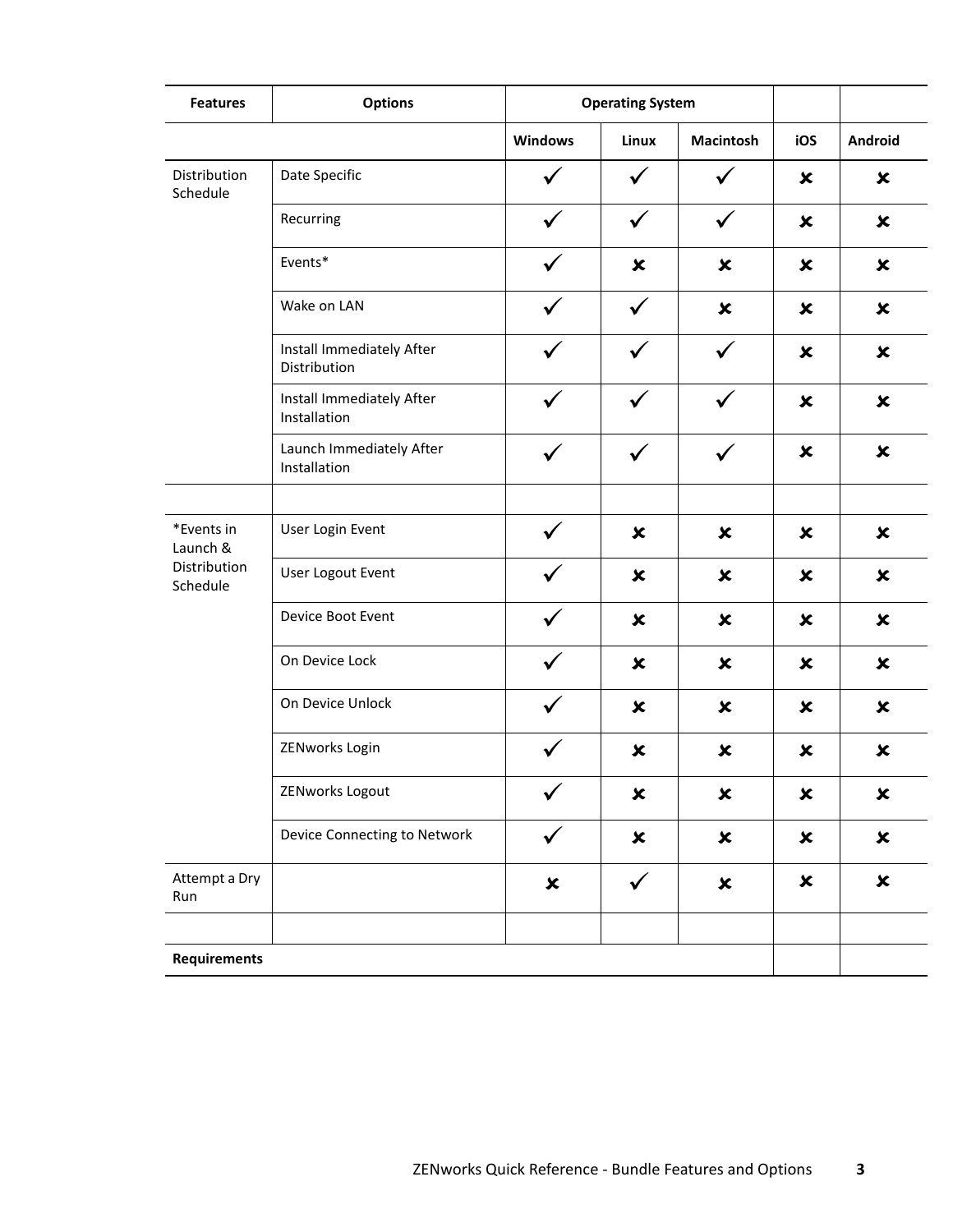| <b>Features</b>      | <b>Options</b>                              |                | <b>Operating System</b> |                  |                           |                           |
|----------------------|---------------------------------------------|----------------|-------------------------|------------------|---------------------------|---------------------------|
|                      |                                             | <b>Windows</b> | Linux                   | <b>Macintosh</b> | iOS                       | Android                   |
| Filter<br>Conditions | Architecture                                |                |                         |                  | $\boldsymbol{\mathsf{x}}$ | $\pmb{\times}$            |
|                      | <b>Bundle Installed</b>                     |                |                         |                  | $\boldsymbol{\mathsf{x}}$ | $\boldsymbol{\mathsf{x}}$ |
|                      | Configuration Location                      |                |                         | $\checkmark$     | $\pmb{\times}$            | $\pmb{\times}$            |
|                      | <b>Configuration Network</b><br>Environment |                | ✓                       | ✓                | $\boldsymbol{\mathsf{x}}$ | $\boldsymbol{\mathsf{x}}$ |
|                      | Connected                                   |                |                         | ✓                | $\boldsymbol{\mathsf{x}}$ | $\boldsymbol{\mathsf{x}}$ |
| Filter<br>Conditions | <b>Connection Speed</b>                     |                |                         |                  | $\pmb{\times}$            | $\pmb{\times}$            |
|                      | Disk Space Free                             |                |                         |                  | $\boldsymbol{\mathsf{x}}$ | $\boldsymbol{\mathsf{x}}$ |
|                      | Disk Space Total                            |                |                         |                  | $\boldsymbol{\mathsf{x}}$ | $\boldsymbol{\mathsf{x}}$ |
|                      | Disk Space Used                             |                |                         |                  | $\boldsymbol{\mathsf{x}}$ | $\boldsymbol{\mathsf{x}}$ |
|                      | <b>Environment Variable Exists</b>          |                |                         |                  | $\boldsymbol{\mathsf{x}}$ | $\boldsymbol{\mathsf{x}}$ |
|                      | Environment Variable Value                  |                |                         |                  | $\boldsymbol{\mathsf{x}}$ | $\boldsymbol{\mathsf{x}}$ |
|                      |                                             |                |                         |                  |                           |                           |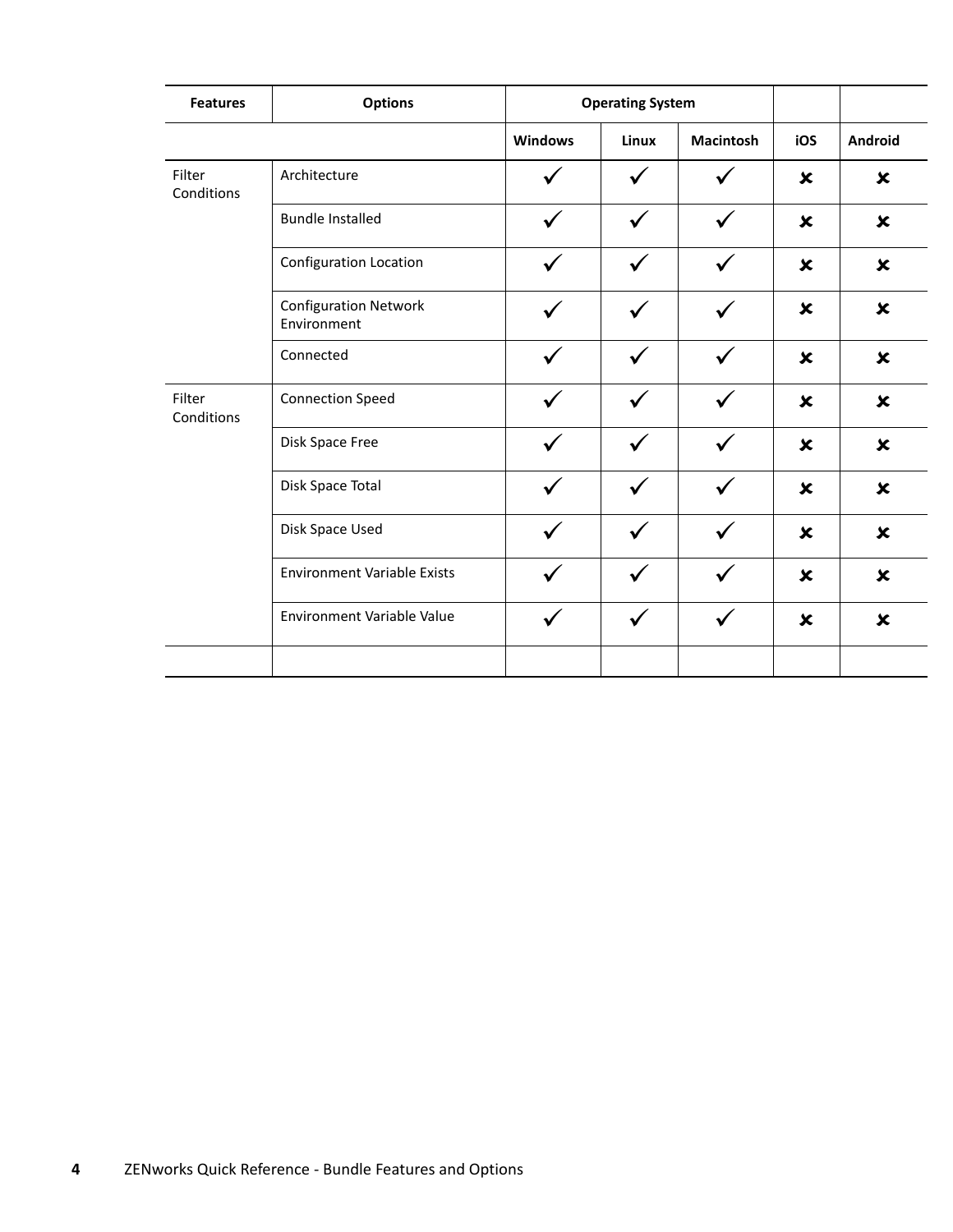| <b>Features</b>      | <b>Options</b>                    |                           | <b>Operating System</b>   |                           |                           |                           |
|----------------------|-----------------------------------|---------------------------|---------------------------|---------------------------|---------------------------|---------------------------|
|                      |                                   | <b>Windows</b>            | Linux                     | <b>Macintosh</b>          | iOS                       | Android                   |
| Filter<br>Conditions | File Date                         |                           | $\checkmark$              |                           | ×                         | $\boldsymbol{\mathsf{x}}$ |
|                      | <b>File Exists</b>                |                           | $\checkmark$              | ✓                         | $\boldsymbol{\mathsf{x}}$ | $\pmb{\times}$            |
|                      | File Size                         |                           |                           | ✓                         | $\pmb{\times}$            | $\pmb{\times}$            |
|                      | File Version                      |                           | $\pmb{\times}$            | $\pmb{\times}$            | $\boldsymbol{\mathsf{x}}$ | $\pmb{\times}$            |
|                      | IP Segment                        | $\checkmark$              | $\checkmark$              | $\checkmark$              | $\boldsymbol{\mathsf{x}}$ | $\pmb{\times}$            |
|                      | Linux Distribution                | $\pmb{\times}$            |                           | $\pmb{\times}$            | $\pmb{\times}$            | $\pmb{\times}$            |
|                      | Linux Kernal Version              | $\pmb{\times}$            |                           | $\pmb{\times}$            | $\boldsymbol{\mathsf{x}}$ | $\pmb{\times}$            |
|                      | Linux Service Pack                | $\pmb{\times}$            | $\checkmark$              | $\boldsymbol{\mathsf{x}}$ | $\boldsymbol{\mathsf{x}}$ | $\pmb{\times}$            |
|                      | Logged on to Primary Workstation  | $\checkmark$              | ×                         | $\pmb{\times}$            | $\pmb{\times}$            | $\pmb{\times}$            |
|                      | Mac Distribution                  | $\pmb{\times}$            | $\pmb{\times}$            | $\checkmark$              | $\boldsymbol{\mathsf{x}}$ | $\pmb{\times}$            |
|                      | Memory                            | $\checkmark$              | $\checkmark$              | $\checkmark$              | $\pmb{\times}$            | $\pmb{\times}$            |
|                      | Novell Client Installed           |                           | ×                         | $\pmb{\times}$            | $\pmb{\times}$            | $\pmb{\times}$            |
|                      | <b>Operating System - Windows</b> |                           | $\boldsymbol{\mathsf{x}}$ | $\pmb{\times}$            | ×                         | $\pmb{\times}$            |
|                      | Primary User is Logged in         | $\checkmark$              | ×                         | $\boldsymbol{\mathsf{x}}$ | ×                         | $\pmb{\times}$            |
|                      | Processor Family                  | ╭<br>✓                    | $\overline{\mathbf{v}}$   | $\epsilon$<br>✔           | $\pmb{\times}$            | $\pmb{\times}$            |
|                      | Processor Speed                   |                           |                           |                           | $\boldsymbol{\mathsf{x}}$ | $\pmb{\times}$            |
|                      | Registry Key Exists               | $\checkmark$              | $\pmb{\times}$            | $\boldsymbol{\mathsf{x}}$ | $\boldsymbol{\mathsf{x}}$ | $\pmb{\times}$            |
|                      | Registry Key Value                |                           | $\pmb{\times}$            | $\pmb{\times}$            | $\boldsymbol{\mathsf{x}}$ | $\pmb{\times}$            |
|                      | Registry Key & Value Exists       |                           | $\pmb{\times}$            | $\boldsymbol{\mathsf{x}}$ | $\boldsymbol{\mathsf{x}}$ | $\pmb{\times}$            |
|                      | Service Exists                    | $\checkmark$              | $\checkmark$              | $\checkmark$              | $\boldsymbol{\mathsf{x}}$ | $\pmb{\times}$            |
|                      | Version of Application            | $\pmb{\times}$            | $\pmb{\times}$            | $\checkmark$              | $\boldsymbol{\mathsf{x}}$ | $\pmb{\times}$            |
|                      | <b>Specified Devices</b>          | $\checkmark$              |                           |                           | $\boldsymbol{\mathsf{x}}$ | $\pmb{\times}$            |
|                      | Version of RPM                    | $\boldsymbol{\mathsf{x}}$ | $\checkmark$              | $\checkmark$              | $\boldsymbol{\mathsf{x}}$ | $\pmb{\times}$            |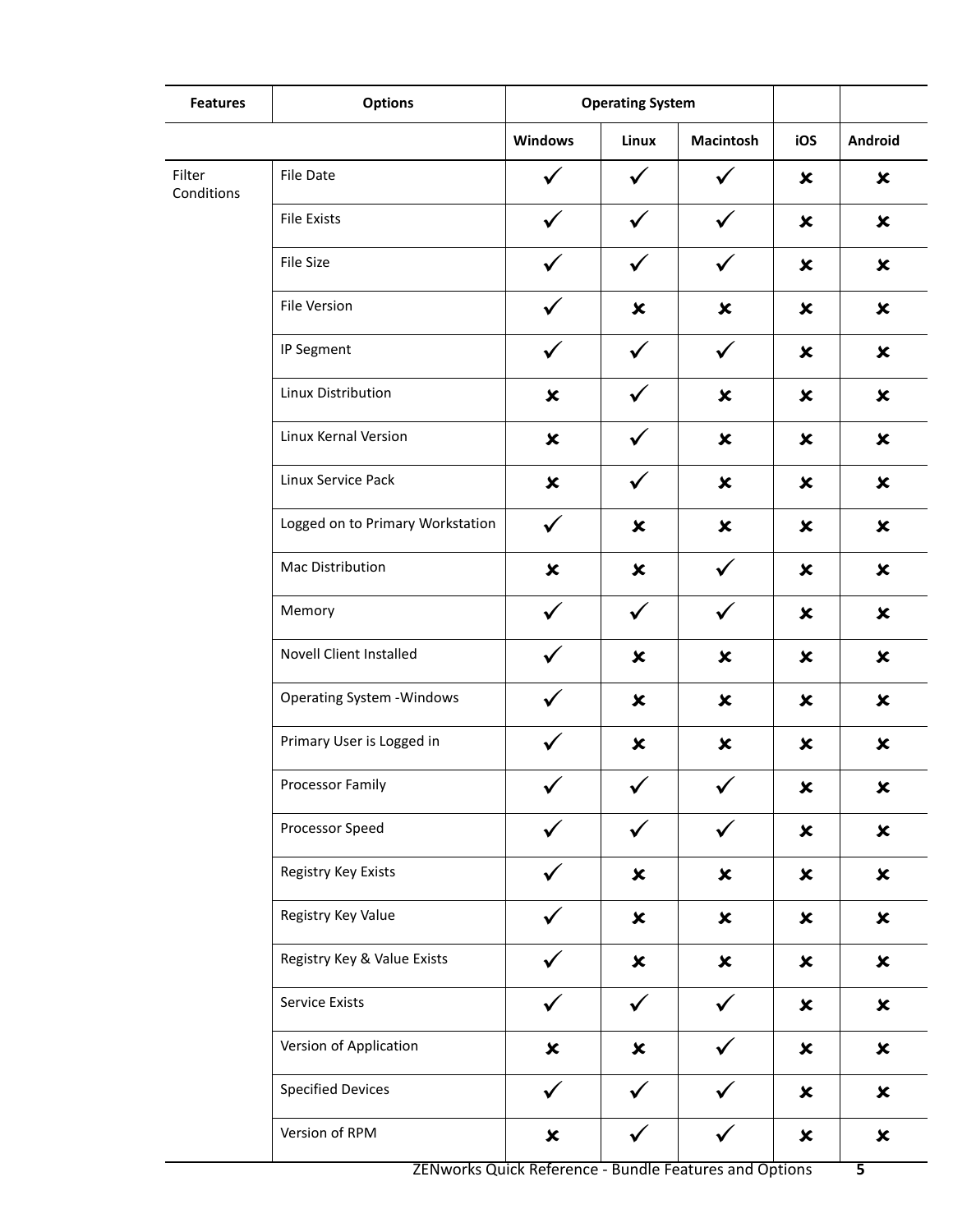| <b>Features</b> | <b>Options</b>                                            |                           | <b>Operating System</b>   |                           |                           |                           |
|-----------------|-----------------------------------------------------------|---------------------------|---------------------------|---------------------------|---------------------------|---------------------------|
|                 |                                                           | <b>Windows</b>            | Linux                     | <b>Macintosh</b>          | iOS                       | Android                   |
|                 | ZENworks Agent Version (Filter<br>Conditions - continued) | ✓                         | $\boldsymbol{\mathsf{x}}$ | $\boldsymbol{\mathsf{x}}$ | $\boldsymbol{\mathsf{x}}$ | $\boldsymbol{\mathsf{x}}$ |
| <b>Actions</b>  |                                                           |                           |                           |                           |                           |                           |
| Distribute      | <b>Distribute Files</b>                                   | ✓                         | $\checkmark$              | $\checkmark$              | $\boldsymbol{\mathsf{x}}$ | $\pmb{\times}$            |
|                 | Launch Executable                                         | ✓                         | $\boldsymbol{\mathsf{x}}$ | $\boldsymbol{\mathsf{x}}$ | $\boldsymbol{\mathsf{x}}$ | $\pmb{\times}$            |
|                 | Launch Java Application                                   |                           | $\checkmark$              | $\checkmark$              | $\boldsymbol{\mathsf{x}}$ | $\boldsymbol{\mathsf{x}}$ |
|                 | Launch Linux Executable                                   | ×                         | $\checkmark$              | $\boldsymbol{\mathsf{x}}$ | $\boldsymbol{\mathsf{x}}$ | $\pmb{\times}$            |
|                 | Launch Mac Executable                                     | $\boldsymbol{\mathsf{x}}$ | $\boldsymbol{\mathsf{x}}$ | $\checkmark$              | $\boldsymbol{\mathsf{x}}$ | $\pmb{\times}$            |
|                 | Prompt User                                               |                           | $\checkmark$              | $\checkmark$              | $\boldsymbol{\mathsf{x}}$ | $\boldsymbol{\mathsf{x}}$ |
|                 | Run Script                                                |                           | $\checkmark$              | ✔                         | $\boldsymbol{\mathsf{x}}$ | $\boldsymbol{\mathsf{x}}$ |
|                 |                                                           |                           |                           |                           |                           |                           |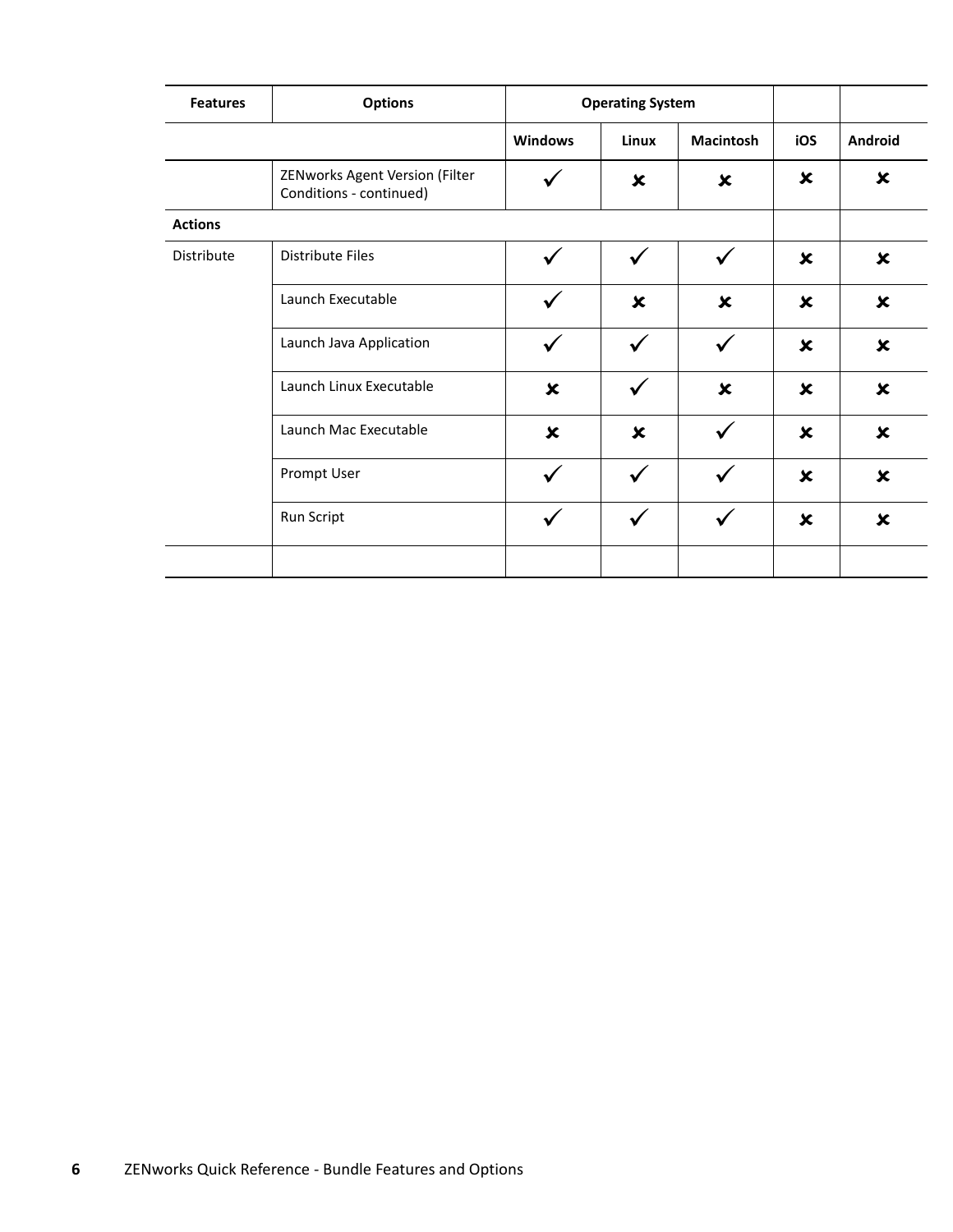| <b>Features</b> | <b>Options</b>                |                           | <b>Operating System</b>   |                           |                           |                |
|-----------------|-------------------------------|---------------------------|---------------------------|---------------------------|---------------------------|----------------|
|                 |                               | <b>Windows</b>            | <b>Linux</b>              | <b>Macintosh</b>          | iOS                       | Android        |
| Install         | <b>Apply Personality</b>      |                           | ×                         | $\boldsymbol{\mathsf{x}}$ | $\boldsymbol{\mathsf{x}}$ | $\pmb{\times}$ |
|                 | Copy Directory                | ✓                         | $\checkmark$              | $\checkmark$              | $\pmb{\times}$            | $\pmb{\times}$ |
|                 | Copy Files                    |                           |                           | $\checkmark$              | $\pmb{\times}$            | $\pmb{\times}$ |
|                 | Create or Delete Directory    | $\checkmark$              | $\checkmark$              | $\checkmark$              | $\boldsymbol{\mathsf{x}}$ | $\pmb{\times}$ |
|                 | Delay                         | ✓                         | $\pmb{\times}$            | $\pmb{\times}$            | $\pmb{\times}$            | $\pmb{\times}$ |
|                 | Display Message               |                           | $\checkmark$              | $\checkmark$              | $\pmb{\times}$            | $\pmb{\times}$ |
|                 | Edit INI File                 | ✓                         | $\pmb{\times}$            | $\pmb{\times}$            | $\boldsymbol{\mathsf{x}}$ | $\pmb{\times}$ |
|                 | <b>Edit Text File</b>         | ✓                         | $\checkmark$              | $\checkmark$              | $\boldsymbol{\mathsf{x}}$ | $\pmb{\times}$ |
|                 | <b>End Process</b>            |                           | ×                         | $\pmb{\times}$            | $\boldsymbol{\mathsf{x}}$ | $\pmb{\times}$ |
|                 | File Removal                  | $\checkmark$              | $\checkmark$              | $\checkmark$              | $\boldsymbol{\mathsf{x}}$ | $\pmb{\times}$ |
|                 | Install Bundle                | ✓                         | $\checkmark$              | $\checkmark$              | $\pmb{\times}$            | $\pmb{\times}$ |
|                 | <b>Install Directory</b>      |                           |                           | $\checkmark$              | $\pmb{\times}$            | $\pmb{\times}$ |
|                 | Install Executable            |                           | $\pmb{\times}$            | $\pmb{\times}$            | $\boldsymbol{\mathsf{x}}$ | $\pmb{\times}$ |
|                 | <b>Install Files</b>          | $\checkmark$              | $\checkmark$              | $\checkmark$              | $\boldsymbol{\mathsf{x}}$ | $\pmb{\times}$ |
|                 | <b>Install MSI</b>            | ╭<br>✓                    | ×                         | ×                         | ×                         | ×              |
|                 | Install MSP                   | $\checkmark$              | $\pmb{\times}$            | $\boldsymbol{\mathsf{x}}$ | $\pmb{\times}$            | $\pmb{\times}$ |
|                 | <b>Install Network MSI</b>    | $\checkmark$              | $\boldsymbol{\mathsf{x}}$ | $\boldsymbol{\mathsf{x}}$ | $\boldsymbol{\mathsf{x}}$ | $\pmb{\times}$ |
|                 | Install RPM                   | $\boldsymbol{\mathsf{x}}$ | $\checkmark$              | $\checkmark$              | $\pmb{\times}$            | $\pmb{\times}$ |
|                 | Install Linux Executable      | $\boldsymbol{\mathsf{x}}$ | $\checkmark$              | $\pmb{\times}$            | $\pmb{\times}$            | $\pmb{\times}$ |
|                 | <b>Install Mac Executable</b> | $\boldsymbol{\mathsf{x}}$ | $\boldsymbol{\mathsf{x}}$ | $\checkmark$              | $\boldsymbol{\mathsf{x}}$ | $\pmb{\times}$ |
|                 | Launch Bundle                 | $\checkmark$              | $\checkmark$              | $\checkmark$              | $\pmb{\times}$            | $\pmb{\times}$ |
|                 |                               |                           |                           |                           |                           |                |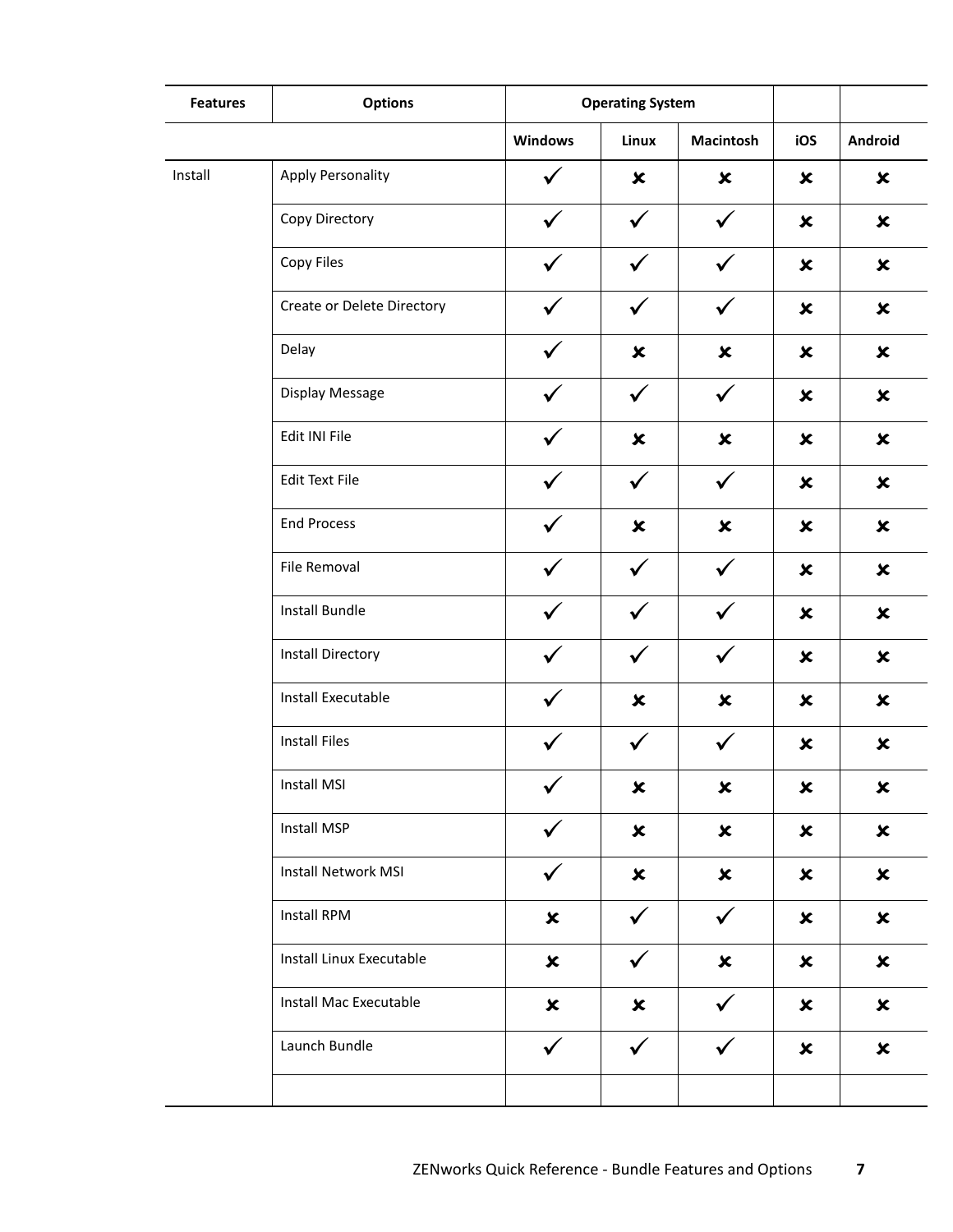| <b>Features</b> | <b>Options</b>               |                           | <b>Operating System</b>   |                           |                           |                           |
|-----------------|------------------------------|---------------------------|---------------------------|---------------------------|---------------------------|---------------------------|
|                 |                              | <b>Windows</b>            | Linux                     | <b>Macintosh</b>          | iOS                       | Android                   |
| Install         | Launch Executable            |                           | $\pmb{\times}$            | $\boldsymbol{\mathsf{x}}$ | $\boldsymbol{\mathsf{x}}$ | $\pmb{\times}$            |
|                 | Launch Java Application      |                           | $\checkmark$              | $\checkmark$              | $\boldsymbol{\mathsf{x}}$ | $\pmb{\times}$            |
|                 | Launch Linux Executable      | $\pmb{\times}$            | $\checkmark$              | $\checkmark$              | $\pmb{\times}$            | $\pmb{\times}$            |
|                 | Launch Mac Executable        | $\boldsymbol{\mathsf{x}}$ | $\boldsymbol{\mathsf{x}}$ | $\checkmark$              | $\boldsymbol{\mathsf{x}}$ | $\boldsymbol{\mathsf{x}}$ |
|                 | Prompt User                  |                           | $\checkmark$              | $\checkmark$              | $\boldsymbol{\mathsf{x}}$ | $\pmb{\times}$            |
|                 | Reboot or Shutdown           |                           | $\checkmark$              | $\checkmark$              | $\boldsymbol{\mathsf{x}}$ | $\pmb{\times}$            |
|                 | Registry Edit                |                           | $\boldsymbol{\mathsf{x}}$ | $\boldsymbol{\mathsf{x}}$ | $\boldsymbol{\mathsf{x}}$ | $\boldsymbol{\mathsf{x}}$ |
|                 | Run Script                   |                           | $\checkmark$              | $\checkmark$              | $\pmb{\times}$            | $\pmb{\times}$            |
|                 | <b>Start or Stop Service</b> |                           | $\checkmark$              | $\checkmark$              | $\boldsymbol{\mathsf{x}}$ | $\pmb{\times}$            |
|                 | <b>Store Personality</b>     |                           | $\pmb{\times}$            | $\boldsymbol{\mathsf{x}}$ | $\pmb{\times}$            | $\pmb{\times}$            |
|                 | <b>Uninstall Bundle</b>      | $\checkmark$              | $\checkmark$              | $\checkmark$              | $\pmb{\times}$            | $\pmb{\times}$            |
|                 | <b>Uninstall RPM</b>         | $\pmb{\times}$            | $\checkmark$              | $\checkmark$              | $\pmb{\times}$            | $\pmb{\times}$            |
|                 |                              |                           |                           |                           |                           |                           |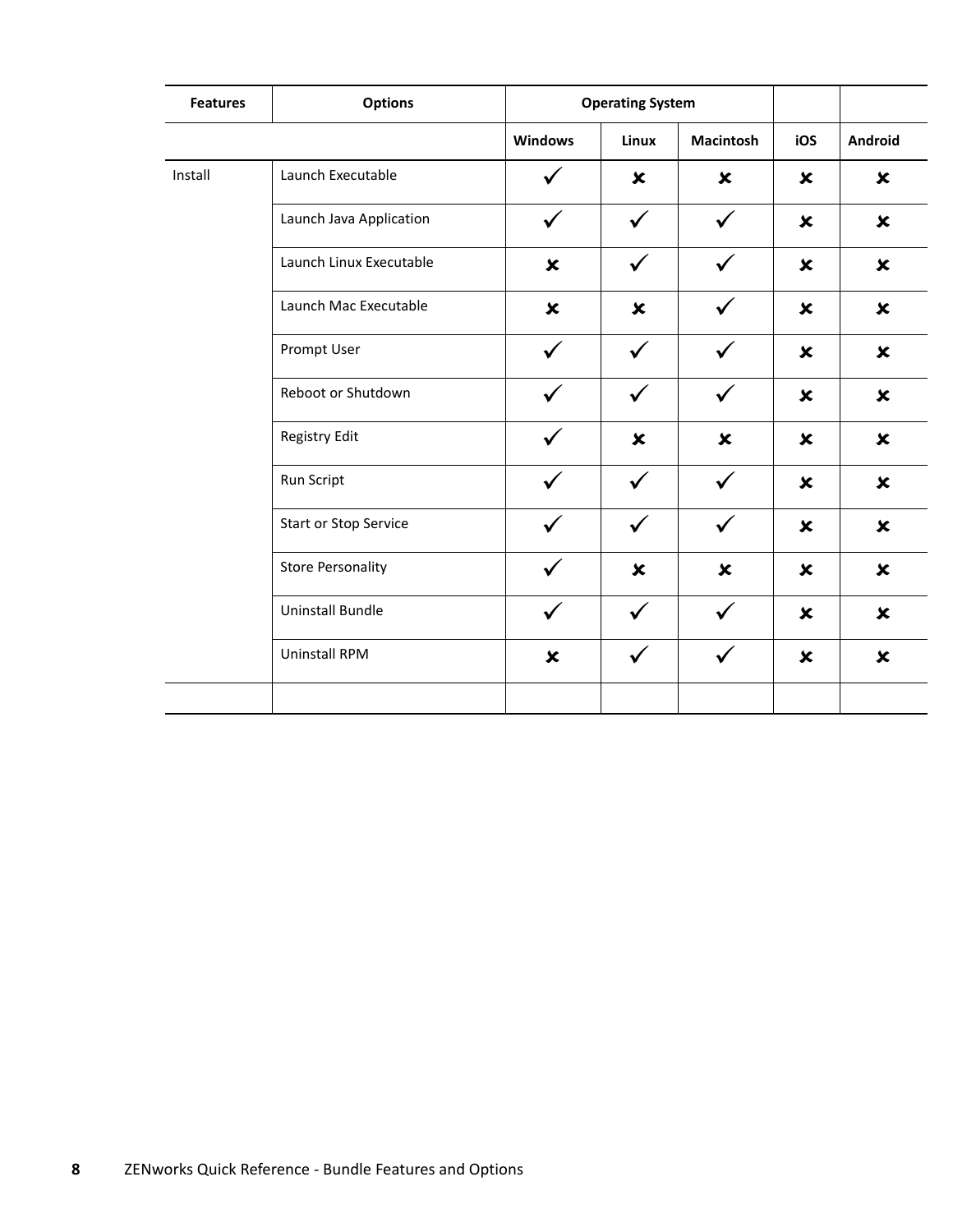| <b>Features</b> | <b>Options</b>             | <b>Operating System</b>   |                           |                  |                           |                           |
|-----------------|----------------------------|---------------------------|---------------------------|------------------|---------------------------|---------------------------|
|                 |                            | <b>Windows</b>            | Linux                     | <b>Macintosh</b> | iOS                       | Android                   |
| Launch          | <b>Apply Personality</b>   |                           | $\pmb{\times}$            | $\pmb{\times}$   | ×                         | $\boldsymbol{\mathsf{x}}$ |
|                 | Copy Directory             | ✓                         | $\checkmark$              | $\checkmark$     | $\boldsymbol{\mathsf{x}}$ | $\pmb{\times}$            |
|                 | Copy Files                 |                           |                           | $\checkmark$     | $\pmb{\times}$            | $\pmb{\times}$            |
|                 | Create or Delete Directory |                           | $\checkmark$              | $\checkmark$     | $\boldsymbol{\mathsf{x}}$ | $\pmb{\times}$            |
|                 | Delay                      | ✓                         | $\pmb{\times}$            | $\pmb{\times}$   | $\boldsymbol{\mathsf{x}}$ | $\pmb{\times}$            |
|                 | Display Message            |                           | $\checkmark$              | $\checkmark$     | $\pmb{\times}$            | $\pmb{\times}$            |
|                 | Edit INI File              | $\checkmark$              | $\pmb{\times}$            | $\pmb{\times}$   | $\boldsymbol{\mathsf{x}}$ | $\pmb{\times}$            |
|                 | <b>Edit Text File</b>      | ✓                         | $\checkmark$              | $\checkmark$     | $\boldsymbol{\mathsf{x}}$ | $\pmb{\times}$            |
|                 | <b>End Process</b>         |                           | $\boldsymbol{\mathsf{x}}$ | $\pmb{\times}$   | $\boldsymbol{\mathsf{x}}$ | $\pmb{\times}$            |
|                 | File Removal               |                           | $\checkmark$              | $\checkmark$     | $\boldsymbol{\mathsf{x}}$ | $\pmb{\times}$            |
|                 | Install Bundle             | ✓                         | $\checkmark$              | $\checkmark$     | $\boldsymbol{\mathsf{x}}$ | $\pmb{\times}$            |
|                 | <b>Install Directory</b>   |                           |                           |                  | $\pmb{\times}$            | $\pmb{\times}$            |
|                 | <b>Install Files</b>       |                           | $\checkmark$              | $\checkmark$     | $\boldsymbol{\mathsf{x}}$ | $\pmb{\times}$            |
|                 | Launch Bundle              | $\checkmark$              | $\checkmark$              | $\checkmark$     | $\pmb{\times}$            | $\pmb{\times}$            |
|                 | Launch Executable          | ╭<br>✓                    | $\pmb{\times}$            | $\pmb{\times}$   | $\pmb{\times}$            | $\pmb{\times}$            |
|                 | Launch Java Application    | $\checkmark$              | $\checkmark$              | $\checkmark$     | $\pmb{\times}$            | $\pmb{\times}$            |
|                 | Launch Linux Executable    | $\boldsymbol{\mathsf{x}}$ | $\checkmark$              | $\checkmark$     | $\boldsymbol{\mathsf{x}}$ | $\pmb{\times}$            |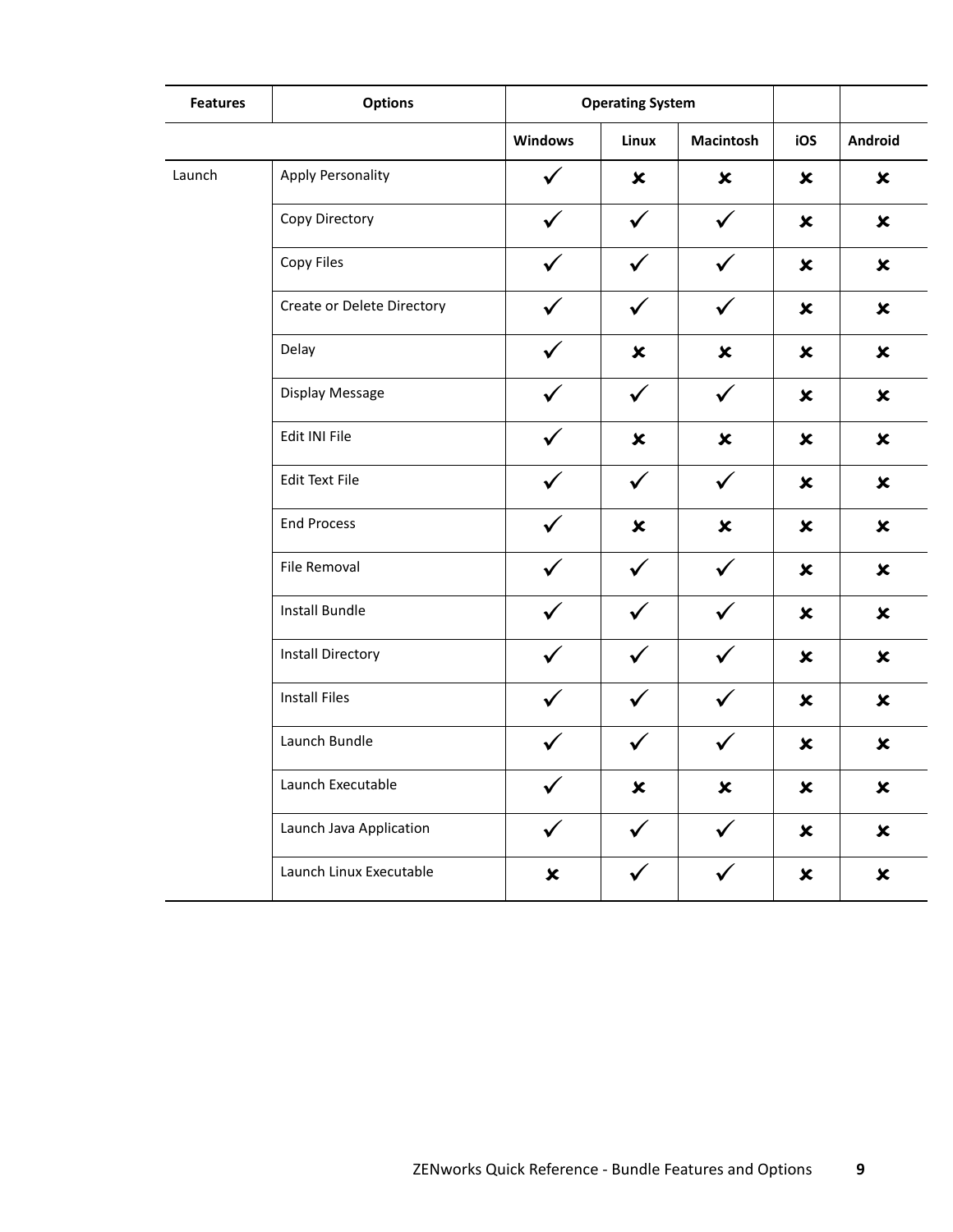| <b>Features</b> | <b>Options</b>                            | <b>Operating System</b> |                           |                           |                           |                           |
|-----------------|-------------------------------------------|-------------------------|---------------------------|---------------------------|---------------------------|---------------------------|
|                 |                                           | <b>Windows</b>          | Linux                     | <b>Macintosh</b>          | iOS                       | Android                   |
| Launch          | Launch Mac Executable                     | ×                       | $\boldsymbol{\mathsf{x}}$ | $\checkmark$              | $\boldsymbol{\mathsf{x}}$ | $\boldsymbol{\mathsf{x}}$ |
|                 | Launch URL                                | $\checkmark$            | $\boldsymbol{\mathsf{x}}$ | $\boldsymbol{\mathsf{x}}$ | $\boldsymbol{\mathsf{x}}$ | $\boldsymbol{\mathsf{x}}$ |
|                 | Launch windows Thin Client<br>Application | $\checkmark$            | $\pmb{\times}$            | $\pmb{\times}$            | $\boldsymbol{\mathsf{x}}$ | $\boldsymbol{\mathsf{x}}$ |
|                 | Prompt User                               |                         | $\checkmark$              | $\checkmark$              | $\boldsymbol{\mathsf{x}}$ | $\boldsymbol{\mathsf{x}}$ |
|                 | Reboot or Shutdown                        |                         | $\checkmark$              | $\checkmark$              | $\pmb{\times}$            | $\boldsymbol{\mathsf{x}}$ |
|                 | Registry Edit                             | $\checkmark$            | $\boldsymbol{\mathsf{x}}$ | $\pmb{\times}$            | $\boldsymbol{\mathsf{x}}$ | $\pmb{\times}$            |
|                 | Run Script                                | $\checkmark$            | $\checkmark$              | $\checkmark$              | $\boldsymbol{\mathsf{x}}$ | $\boldsymbol{\mathsf{x}}$ |
|                 | Start/Stop Service                        | ✓                       | $\checkmark$              | $\checkmark$              | $\boldsymbol{\mathsf{x}}$ | $\boldsymbol{\mathsf{x}}$ |
|                 | <b>Store Personality</b>                  | ✓                       | $\pmb{\times}$            | $\boldsymbol{\mathsf{x}}$ | $\boldsymbol{\mathsf{x}}$ | $\boldsymbol{\mathsf{x}}$ |
|                 | Repair Bundle                             |                         | $\boldsymbol{\mathsf{x}}$ | $\pmb{\times}$            | $\boldsymbol{\mathsf{x}}$ | $\pmb{\times}$            |
|                 |                                           |                         |                           |                           |                           |                           |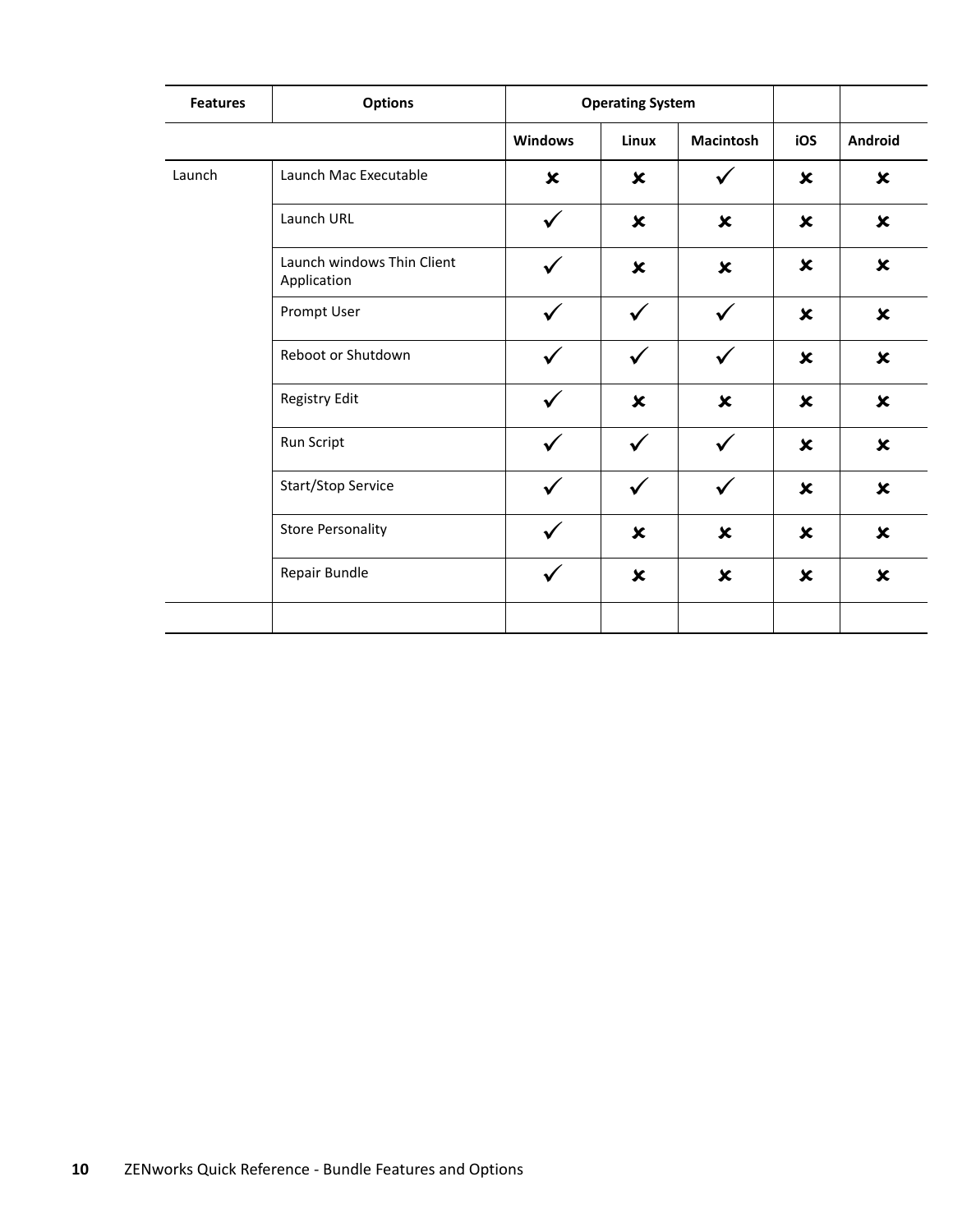| <b>Features</b> | <b>Options</b>             |                | <b>Operating System</b> |                           |                           |                |
|-----------------|----------------------------|----------------|-------------------------|---------------------------|---------------------------|----------------|
|                 |                            | <b>Windows</b> | Linux                   | <b>Macintosh</b>          | iOS                       | Android        |
| Repair          | Copy Directory             | ✓              | ✓                       |                           | $\pmb{\times}$            | $\pmb{\times}$ |
|                 | Copy Files                 | $\checkmark$   | $\checkmark$            | $\checkmark$              | $\pmb{\times}$            | $\pmb{\times}$ |
|                 | Create or Delete Directory |                | $\checkmark$            | $\checkmark$              | $\pmb{\times}$            | $\pmb{\times}$ |
|                 | Delay                      |                | $\pmb{\times}$          | $\pmb{\times}$            | $\pmb{\times}$            | $\pmb{\times}$ |
|                 | Display Message            | $\checkmark$   | $\checkmark$            | $\checkmark$              | $\pmb{\times}$            | $\pmb{\times}$ |
|                 | Edit INI File              |                | $\pmb{\times}$          | $\boldsymbol{\mathsf{x}}$ | $\pmb{\times}$            | $\pmb{\times}$ |
|                 | <b>Edit Text File</b>      |                | $\checkmark$            | $\checkmark$              | $\pmb{\times}$            | $\pmb{\times}$ |
|                 | File Removal               | ✓              | $\checkmark$            | $\checkmark$              | $\pmb{\times}$            | $\pmb{\times}$ |
|                 | <b>Install Directory</b>   |                | $\checkmark$            | $\checkmark$              | $\pmb{\times}$            | $\pmb{\times}$ |
|                 | <b>Install Files</b>       |                | $\checkmark$            | $\checkmark$              | $\boldsymbol{\mathsf{x}}$ | $\pmb{\times}$ |
|                 | Launch Executable          | ✓              | $\pmb{\times}$          | $\boldsymbol{\mathsf{x}}$ | $\boldsymbol{\mathsf{x}}$ | $\pmb{\times}$ |
|                 | Launch Java Application    |                | $\checkmark$            | $\checkmark$              | $\pmb{\times}$            | $\pmb{\times}$ |
|                 |                            |                |                         |                           |                           |                |
|                 | Launch Linux Executable    | $\pmb{\times}$ |                         |                           | $\pmb{\times}$            | $\pmb{\times}$ |
|                 | Launch Mac Executable      | ×              | ×                       |                           | ×                         | ×              |
|                 | Prompt User                | $\checkmark$   | $\checkmark$            | $\checkmark$              | $\pmb{\times}$            | $\pmb{\times}$ |
|                 | Reboot or Shutdown         |                | $\checkmark$            | $\checkmark$              | $\pmb{\times}$            | $\pmb{\times}$ |
|                 | Registry Edit              |                | $\pmb{\times}$          | $\pmb{\times}$            | $\pmb{\times}$            | $\pmb{\times}$ |
|                 | Run Script                 | ✓              | $\checkmark$            | $\checkmark$              | $\pmb{\times}$            | $\pmb{\times}$ |
|                 | <b>Bundle</b>              |                |                         | $\checkmark$              | $\pmb{\times}$            | $\pmb{\times}$ |
|                 | <b>Install Actions</b>     |                |                         |                           | $\boldsymbol{\mathsf{x}}$ | $\pmb{\times}$ |
|                 |                            |                |                         |                           |                           |                |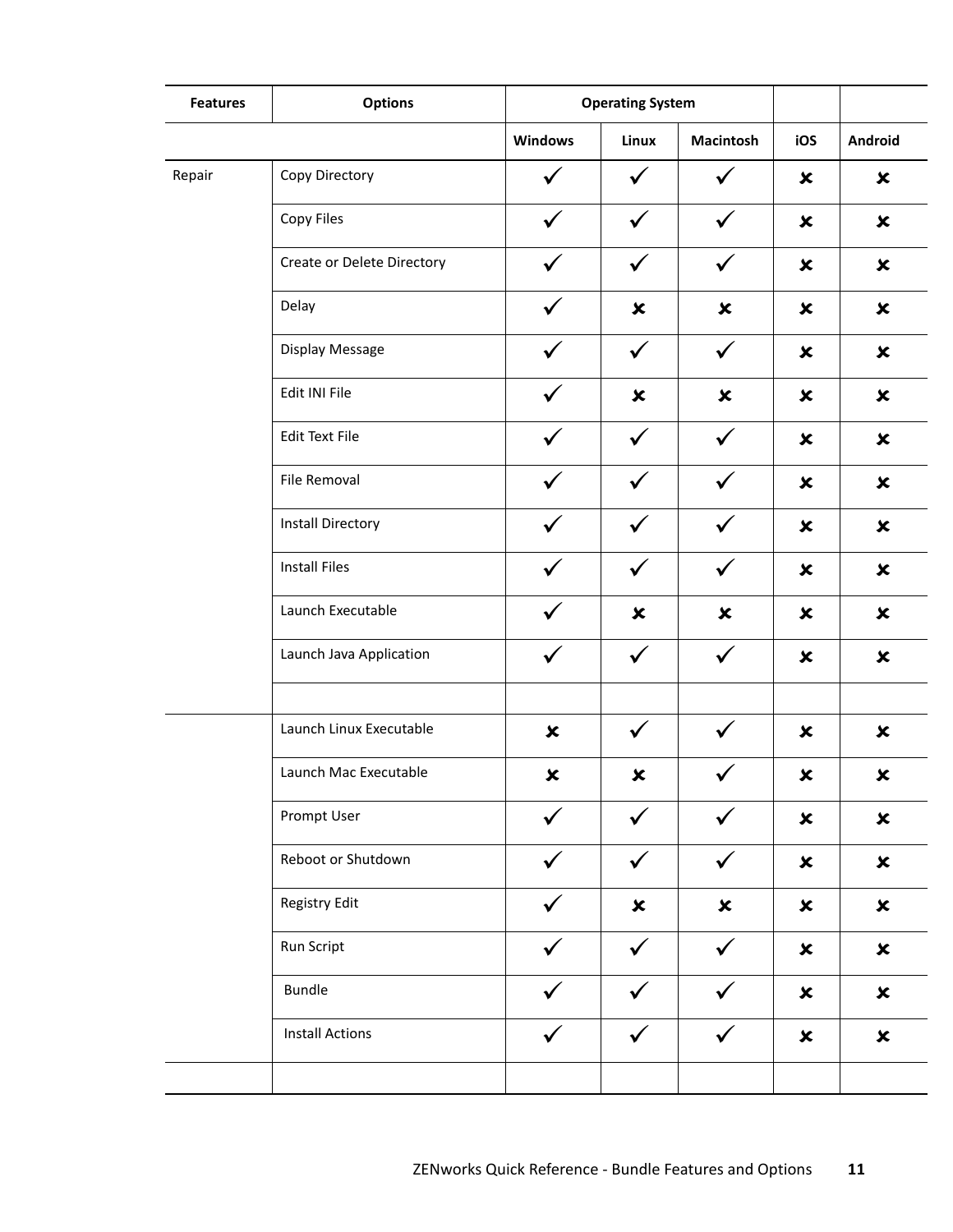| <b>Features</b> | <b>Options</b>               | <b>Operating System</b>   |                |                           |                           |                           |
|-----------------|------------------------------|---------------------------|----------------|---------------------------|---------------------------|---------------------------|
|                 |                              | <b>Windows</b>            | Linux          | <b>Macintosh</b>          | iOS                       | Android                   |
| Uninstall       | Delay                        |                           | $\pmb{\times}$ | $\pmb{\times}$            | $\boldsymbol{\mathsf{x}}$ | $\pmb{\times}$            |
|                 | Display Message              | ✓                         | $\checkmark$   | $\checkmark$              | $\boldsymbol{\mathsf{x}}$ | $\pmb{\times}$            |
|                 | Edit INI File                |                           | $\pmb{\times}$ | $\pmb{\times}$            | $\boldsymbol{\mathsf{x}}$ | $\boldsymbol{\mathsf{x}}$ |
|                 | <b>Edit Text File</b>        |                           | $\checkmark$   | $\checkmark$              | $\boldsymbol{\mathsf{x}}$ | $\pmb{\times}$            |
|                 | <b>End Process</b>           |                           | $\pmb{\times}$ | $\pmb{\times}$            | $\boldsymbol{\mathsf{x}}$ | $\pmb{\times}$            |
|                 | File Removal                 |                           | $\checkmark$   | $\checkmark$              | $\boldsymbol{\mathsf{x}}$ | $\boldsymbol{\mathsf{x}}$ |
|                 | Launch Executable            |                           | $\pmb{\times}$ | $\pmb{\times}$            | $\boldsymbol{\mathsf{x}}$ | $\boldsymbol{\mathsf{x}}$ |
|                 | Launch Java Application      | ✓                         | $\checkmark$   | $\checkmark$              | $\boldsymbol{\mathsf{x}}$ | $\pmb{\times}$            |
|                 | Launch Linux Executable      | $\boldsymbol{\mathsf{x}}$ | $\checkmark$   | ✓                         | $\boldsymbol{\mathsf{x}}$ | $\boldsymbol{\mathsf{x}}$ |
|                 | Launch Mac Executable        | $\pmb{\times}$            | $\pmb{\times}$ |                           | $\boldsymbol{\mathsf{x}}$ | $\pmb{\times}$            |
|                 | Prompt User                  | ✓                         | $\checkmark$   | $\checkmark$              | $\boldsymbol{\mathsf{x}}$ | $\pmb{\times}$            |
|                 | Reboot or Shutdown           |                           | ✓              | $\checkmark$              | $\boldsymbol{\mathsf{x}}$ | $\boldsymbol{\mathsf{x}}$ |
|                 | Registry Edit                |                           | $\pmb{\times}$ | $\pmb{\times}$            | ×                         | ×                         |
|                 | Run Script                   |                           | $\checkmark$   | $\checkmark$              | $\boldsymbol{\mathsf{x}}$ | $\pmb{\times}$            |
|                 | <b>Start or Stop Service</b> |                           | ✓              |                           | ×                         | ×                         |
|                 | Undo Install Actions         |                           |                |                           | $\pmb{\times}$            | $\pmb{\times}$            |
|                 | Uninstall Bundle             | $\checkmark$              | $\checkmark$   | $\checkmark$              | $\boldsymbol{\mathsf{x}}$ | $\pmb{\times}$            |
|                 | Uninstall RPM Packages       | $\pmb{\times}$            | $\checkmark$   | $\pmb{\times}$            | $\boldsymbol{\mathsf{x}}$ | $\pmb{\times}$            |
|                 |                              |                           |                |                           |                           |                           |
| Terminate       | Copy Directory               |                           | $\pmb{\times}$ | $\boldsymbol{\mathsf{x}}$ | $\boldsymbol{\mathsf{x}}$ | $\pmb{\times}$            |
|                 | Copy Files                   |                           | $\pmb{\times}$ | $\boldsymbol{\mathsf{x}}$ | $\boldsymbol{\mathsf{x}}$ | $\pmb{\times}$            |